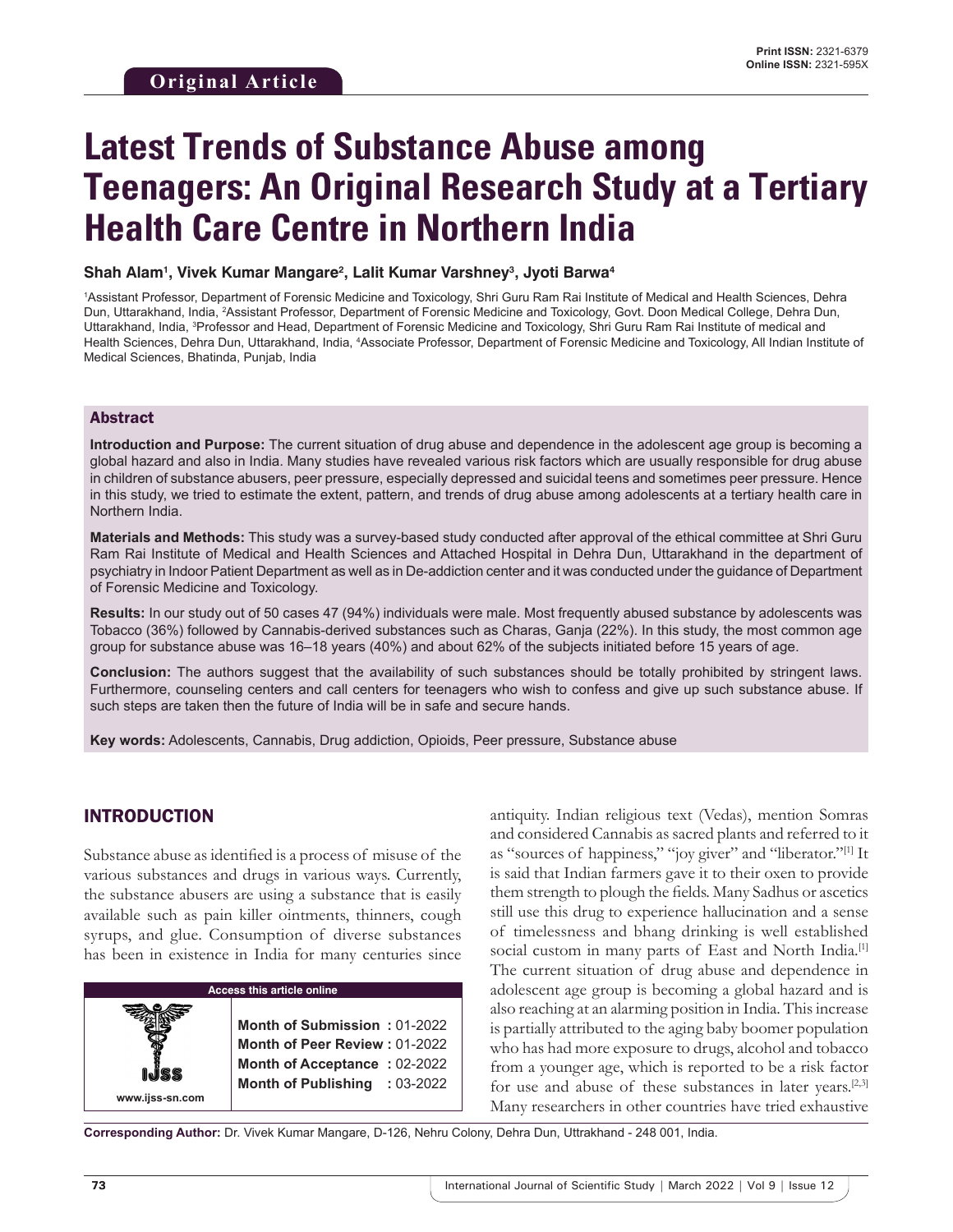research regarding this problem. Recently, such researches have also been initiated in our developing country, but very few researchers in North India have addressed this health hazard. Substance abuse needs to be addressed instantly because of shifting trends in the prevalence of substance use and the rising magnitude of the problem. Recently India has seen a drastic rise in adolescents who abuse drugs who are future of this country. Many studies have revealed various risk factors which are usually responsible responsible for drug abuse in children of substance abusers, peer pressure, adolescents who are victims of physical, sexual, or psychological abuse, adolescents with mental health problems, especially depressed and suicidal teens and sometimes peer pressure. Hence in this study, we tried to estimate the extent, pattern, and trends of drug abuse among adolescents at a tertiary health care in Northern India

## MATERIALS AND METHODS

The project was found to confirm the institutional ethics committee regulations and was approved. This study was a survey-based study conducted at Shri Guru Ram Rai Institute of Medical and Health Sciences and Attached Hospital, a tertiary Health care center in Dehra Dun, Uttarakhand (Northern India) in the department of psychiatry in Indoor Patient Department as well as in Deaddiction center and it was conducted under the guidance of Department of Forensic Medicine and Toxicology. The subjected population consists of 50 people both male and female of the age group between 13 and 19 years. Individual with only one substance abuse was included in the study. Individuals with multiple substance abuses were excluded from the study. A semi-structured proforma/questionnaire (annexure) was used to record age group, education, religion, gender, and locality of their subjects of the study.

#### **Clinical and Substance Use Profile**

This included the types of predominantly used substance, duration of dependence (onset marked from the year in which the patient first used the drug), treatments, and the other substances used. This profile also included list of different drugs used, frequency of drug abuse, and the form in which substance was taken.

# OBSERVATION AND RESULT

In our study out of 50 cases, 47 (94%) individuals were male. Education clearly seems to play a very important role in modeling our lives as our study found out that 39 (78%) individuals were uneducated. Our studies also depicted the fact very well. According to our study, the most common abused substance by adolescents was Tobacco (36%)

followed by Cannabis-derived substances such as Charas, Ganja (22%). Alcohol as substance abuse was found in 12% of individuals [Table 1].

The aim of the study was to identify the cause behind the high incidence of drug abuse among teenagers. Males (96%) were observed to be the significant part of the study group. We observed two major factors played a key role in it Peer pressure (36%) and Study problems (28%) [Figure 1]. 86% of individuals were from nuclear families.

Our studies prominently depicted the fact that females were less involved in drug abuse as compared to men (96%). Education also clearly was an important role in modeling of our lives. Our studies also depicted the same fact very well as we clearly observe that educated teenagers were only 22% and remaining 78% were uneducated. Our studies also indicated that the individuals from higherincome group were majority (64%). In our study, the most common age group for substance abuse was 16–18 years (40%) followed by the age group 13–15 years (32%). The most abused substance in the age group 16–18 years was Tobacco (20%). Ten out of 11 individuals with cannabis as substance abuse were below 18 years of age. Alcohol as a substance of abuse was seen exclusively above 16 years of age with the majority of cases above 18 years (4 out of 6 individuals) [Table 2].

#### **Table 1: Distribution of subjects according to substance abuse**

| <b>List of drugs</b>               | No. patients using<br>this drug $(n=50)$ | Percentage |  |  |
|------------------------------------|------------------------------------------|------------|--|--|
| Tobacco                            | 18                                       | 36%        |  |  |
| <b>Cannabis Derived Substances</b> | 11                                       | 22%        |  |  |
| Alcohol                            | 06                                       | 12%        |  |  |
| Smack (Heroine)                    | 05                                       | 10%        |  |  |
| Cocaine                            | 02                                       | 04%        |  |  |
| Opioids and its derivatives        | 01                                       | 02%        |  |  |
| Volatile substances                | 04                                       | 08%        |  |  |
| Vicks/Cough Syrup                  | 03                                       | 06%        |  |  |
| Total                              | 50                                       | 100%       |  |  |



**Figure 1: Reasons for starting using drugs**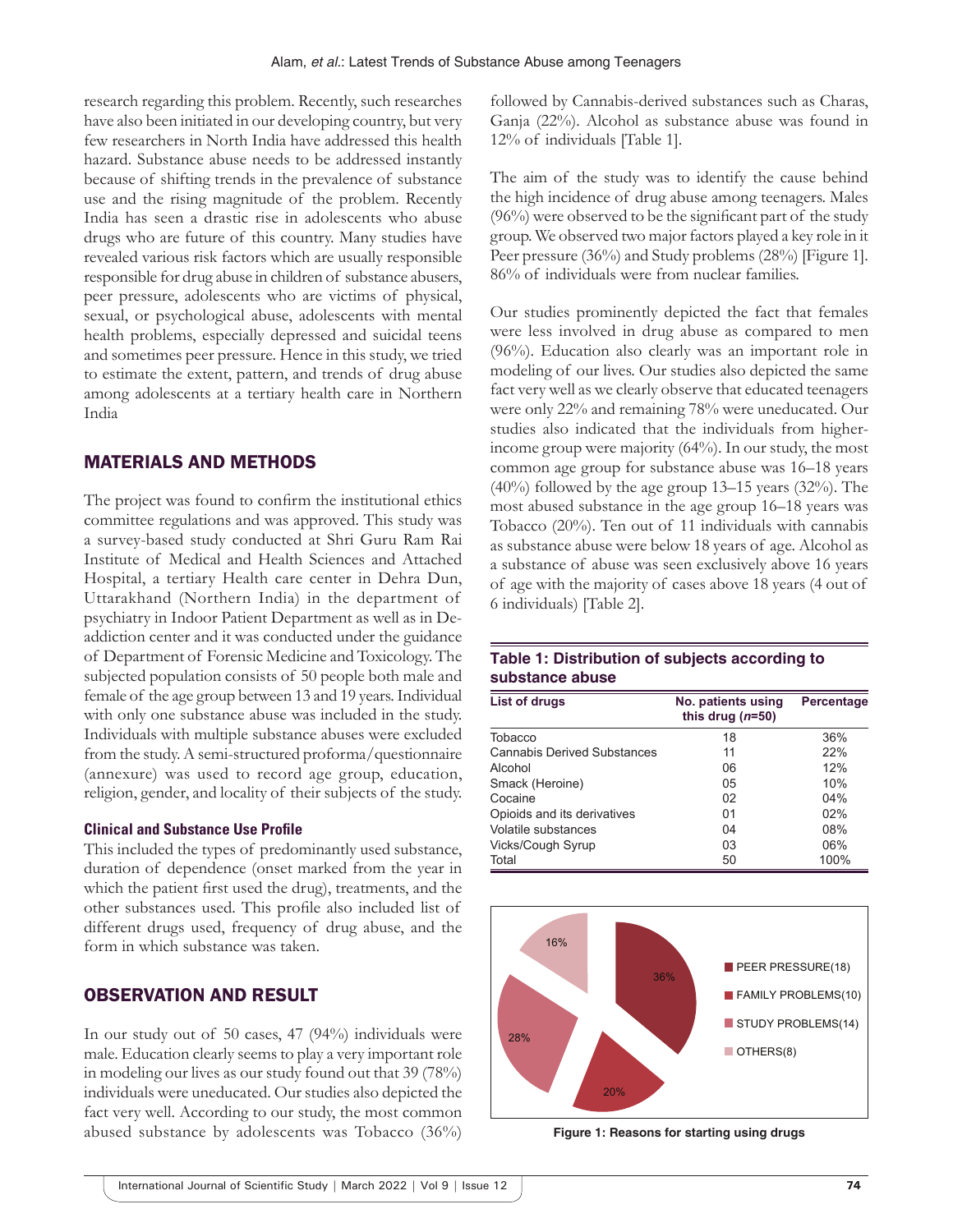In our study, the individuals were almost equally distributed in between urban (48%) and rural localities (52%). In our study, we found that out of 25 individuals who were using Opiods, Alcohol and Cannabis Derived Substances 21 individuals were from urban Back ground, where as substances such as tobacco and volatile substance were more common in Rural Background [Figure 2].

In the current study, it was found that the individuals initiated substance abuse at quite young age. About 62% of the subjects initiated before 15 years of age with about majority from 13 to 15 years of age group (46%). The youngest age to initiate the substance was found out to be as young as 8 years [Table 3].

# **DISCUSSION**

The latest trends and various studies show that in recent years abuse of substances have increased many folds in teenagers and young adults. Many studies have been aimed towards young adults and college students but very scarce studies have been done for teenagers only. In this study, we tried to analyze various spectrum of drugs used and its relation with the various socio-demographic factors.

In this study, we analyzed 50 cases which were involved in only single substance abuse. The study like many other studies[4,6-8] revealed that the males were the most affected individuals but these findings were against the study conducted by Kushwaha et al.<sup>[5]</sup> and Ahmad et al.<sup>[14]</sup> The subjects with tobacco abuse were majority (36%) which were in consonance with study done by Ahmed *et al*. [6] at Department of Community Medicine, Jawaharlal

**Table 2: Distribution of subjects according to age group**

| <b>List of drugs</b>                                      | 13-15 16-18 Above<br><b>vears</b> |  | years 18 years | <b>Total</b>                   |
|-----------------------------------------------------------|-----------------------------------|--|----------------|--------------------------------|
| Tobacco                                                   |                                   |  |                | 05 10% 10 20% 03 06% 18 (36%)  |
| Cannabis Derived Substances 06 12% 04 08% 01 02% 11 (22%) |                                   |  |                |                                |
| Opioids and its derivatives)                              |                                   |  |                | 00 00% 03 06% 05 10% 08 (16%)  |
| Alcohol                                                   |                                   |  |                | 00 00% 02 04% 04 08% 06 (12%)  |
| Volatile substances                                       |                                   |  |                | 03 06% 01 02% 00 00% 04 (8%)   |
| Vicks/Cough Syrup                                         |                                   |  |                | 02 04% 01 02% 00 00% 03 (06%)  |
| Total                                                     |                                   |  |                | 16 32% 20 40% 14 28% 50 (100%) |

**Table 3: Distribution of subjects according to age of initiation of abuse**

| Age group       |    | No. of Subjects (Percentage) |  |  |
|-----------------|----|------------------------------|--|--|
| Before 12 years | 08 | 16%                          |  |  |
| $13 - 15$ years | 23 | 46%                          |  |  |
| $16-18$ years   | 12 | 24%                          |  |  |
| Above 18 years  | 07 | 14%                          |  |  |
| Total           | 50 | 100%                         |  |  |

Nehru medical college and Dhawan *et al*. [9] at National Drug Dependence Treatment Centre, All India Institute of Medical Sciences. Tobacco can be used as chewable (Gutkha, Khaini, Zarda) and can also be smoked(cigarettes and Cigars). The high prevalence of tobacco can be due to its easy availability at every street corner at very low prices, even as low as Rs. 1 which can be easily procured by lower socio-economic status individuals. Cigarettes and Cigars are usually considered as a status symbol by urban teenagers. It is also considered as a way of rebelling and showing independence. Another alarming result was consumption of cannabis derived substances (such as charas, ganja, hasish, marijuana) by teenagers with 22% of the total cases. It is also known as "*weed"* in youngster's urban slang nowadays. Recent trends show that the use of cannabis is in increasing trend. According to a study the youngsters now days prefer Cannabis-derived substances over alcohol and tobacco.[10] There are estimated 31 million users of Cannabis in India according to WHO. The individuals from the age group of 10–17 years are around 2.8 lakhs.[11] These statistics indicate the growing menace in the form of cannabis abuse all over India. Our state is also suffering from the same peril. The increasing trend in our state can be due to easy and illegal availability of cannabis as growing of cannabis for only industrial purpose has been legalized in our state.[12] The urban population as compared to rural population in our study was more involved in cannabis-derived substance abuse as its trend is increasing in the urban class and is popularly known as *"smoking up"* and rave parties. Another important finding in tour study was the use of opium and its derivatives with about 8 cases who were mostly 18 or 19 years of age (10%). It might indicate that procurement of opium and its derivatives is easier for the older age group rather than the younger age group as no individual was from 13 to 15 years. Underage drinking is now a global problem and our state is also has not escaped from the same. Although only 12% of the total of the study population was involved